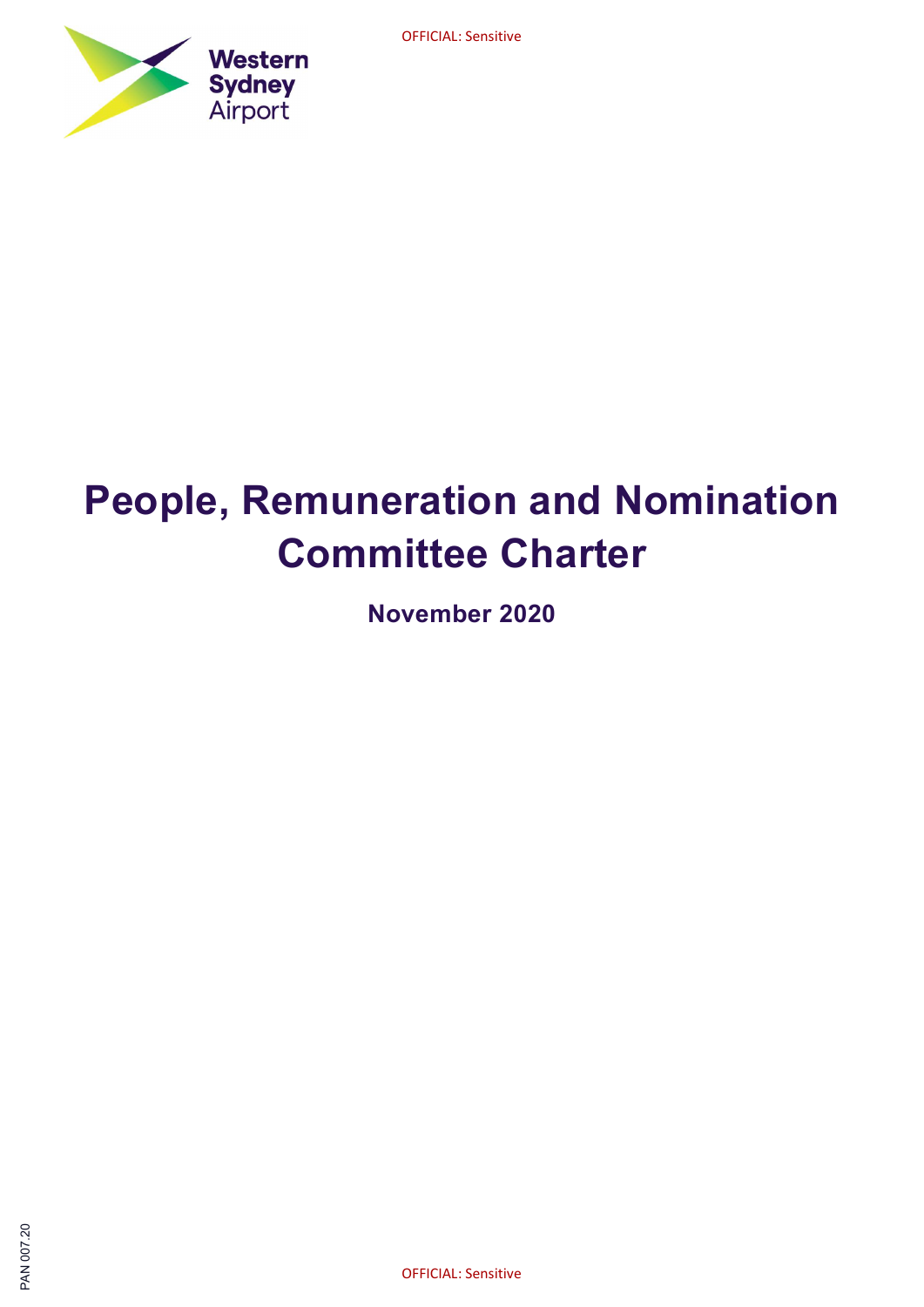

## 1. Purpose of Charter

The Board of Directors has established a People, Remuneration & Nomination Committee (Committee). The Committee is a standing committee of the Board of the Company established to assist in fulfilling its responsibilities in relation to people management and remuneration policies for WSA and its subsidiaries (if any), and the nomination responsibilities for the Board.

# 2. Authority of the Committee

#### 2.1 Access to Information

The Committee may obtain any information it requires, interview Management (with or without other Management present), seek advice from and appoint external advisors as it considers necessary or appropriate to enable it to properly discharge its responsibilities. The Committee may meet with external advisors without Management being present.

The Company will provide the Committee with the necessary resources for payment of any professional or other advisers it engages to assist it in the discharge of its responsibilities and the administrative expenses incurred in carrying out its duties.

#### 2.2 Reporting to the Board

The Committee will regularly update the Board on its activities and make recommendations to the Board, as appropriate.

The Chairperson of the Committee will report to the Board, at the next Board meeting following a meeting, of the Committee on any matters the Committee considers should be brought to the attention of the Board.

#### 3. Membership

#### 3.1 Term of Appointment

Committee members are appointed for a term that coincides with the member's term of appointment as a Director, or any lesser period that coincides with the termination of the Committee, or following changes to the composition of the Committee (as determined by the Board). Existing members may be re-appointed.

#### 3.2 Composition of Committee

The Committee comprises.<sup>1</sup>:

- (a) A majority of independent Non-Executive Directors.
- (b) At least three members.

The Chairperson of the Committee is to be selected by the Board and shall be an independent Non-Executive Director.

optimal of the commendation 2.1 and 8.1 ASX Corporate Governance Principles and R<br>Corporate Sensitive Principles and R<br>Z<br>Corporate Sensitive Corporate Sensitive Corporate Sensitive Corporate Sensitive Corporate Sensitive C 1 Recommendation 2.1 and 8.1 ASX Corporate Governance Principles and Recommendations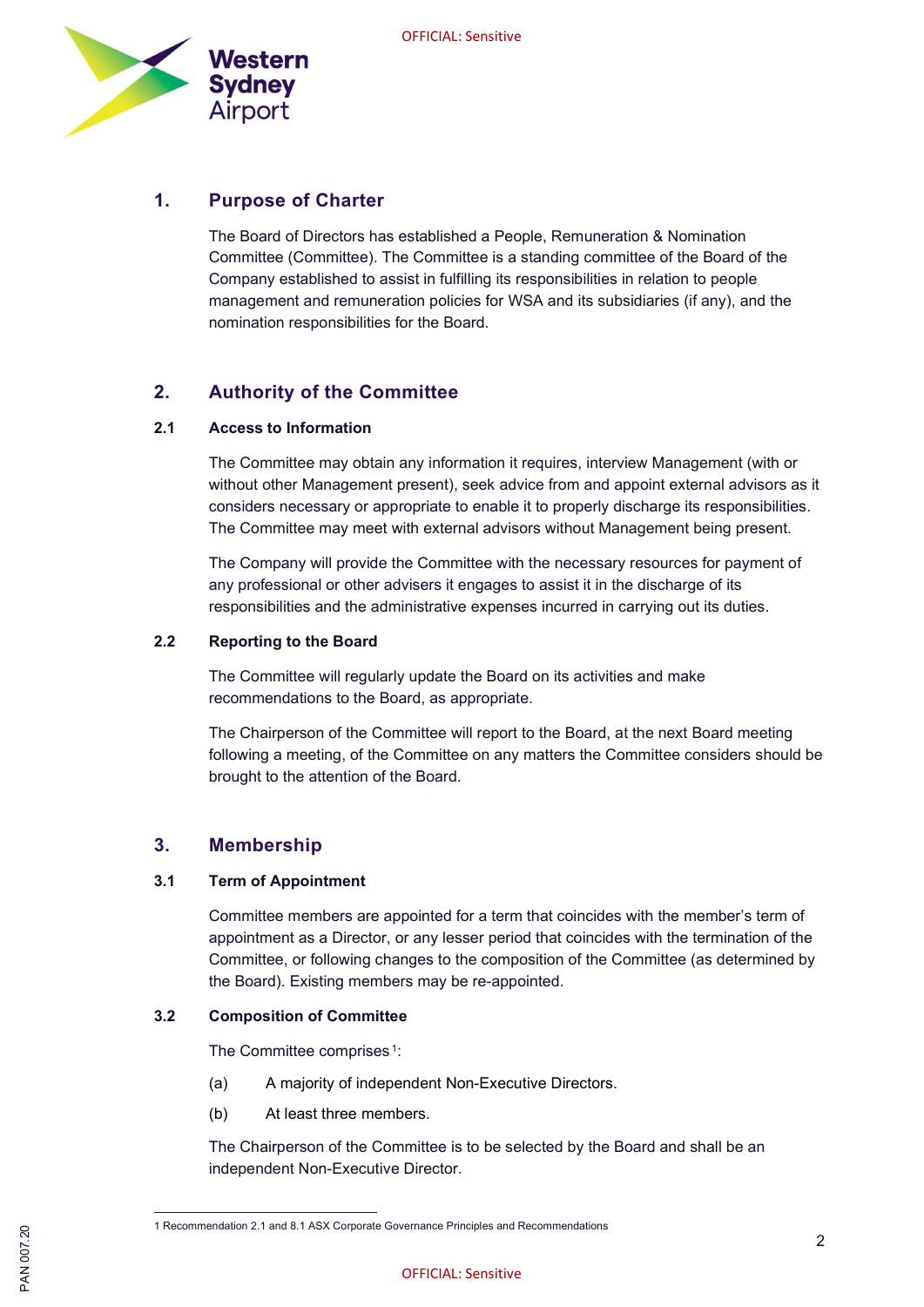

#### 3.3 Review of Composition of the Committee

Membership of the Committee will be reviewed annually by the Board with the aim of ensuring an appropriate balance between continuity of membership, the contribution of fresh perspectives and a suitable mix of qualifications, knowledge, skills and experience.<sup>2</sup>

#### 3.4 Induction and Training

The Committee will adopt and maintain a program of induction, training and awarenessraising for its members, with the objective of enabling the Committee to keep abreast of contemporary developments and leading practices in relation to its functions.

### 4. Roles and Responsibilities

Specific roles and responsibilities of the Committee include (but are not limited) to the following:

#### 4.1 Board Appointment

- (a) Oversee Director succession planning.
- (b) Oversee the submission of candidates for appointment to the Board to Shareholder Ministers.
- (c) Oversee Board induction and provision of appropriate training and development opportunities for Directors.
- (d) Ensure appropriate Director duties, skills and education for the Committee and Board.
- (e) Liaise with the Remuneration Tribunal regarding Director fees as required.
- (f) Appoint external advisors as necessary.

#### 4.2 Performance of Directors

- (a) Establish processes for evaluating the performance of the Board, both collectively and individually.
- (b) Oversee a Board performance assessment by an independent external party every second year.
- (c) Oversee an internal Board performance review in alternative years when an external review is not conducted.
- (d) Regularly review the time required from Non-Executive Directors to perform their functions and assess whether they are satisfying time requirements.
- (e) Develop continuing education programs for Directors.

#### 4.3 Remuneration

(a) Oversee remuneration strategy, including remuneration reviews, remuneration levels, incentive policies, remuneration practices and external perceptions (including the need for an appropriate level of transparency) regarding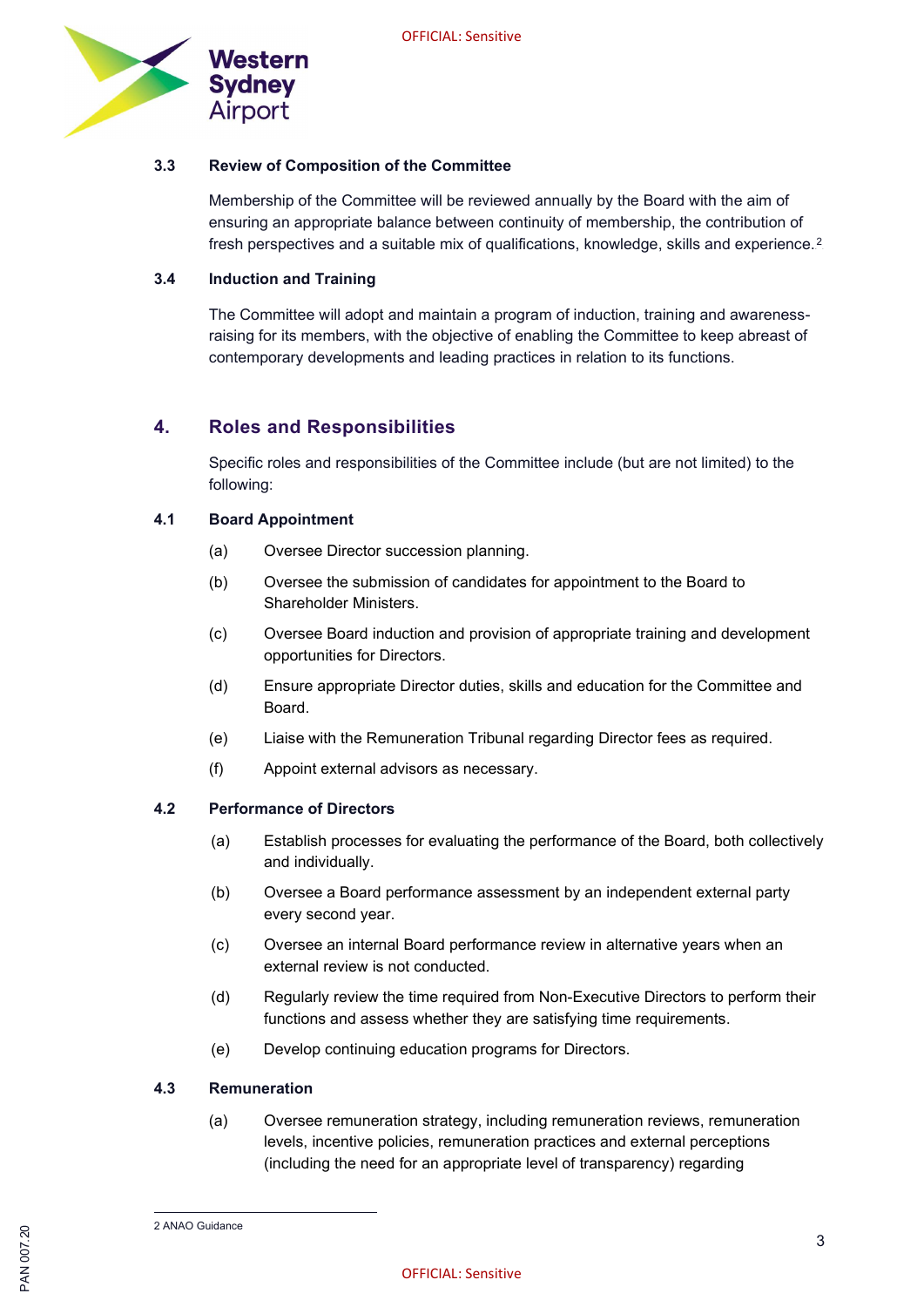

remuneration, noting WSA is Government owned.

- (b) Review and approve remuneration, incentive and benefit policies, practices and arrangements for WSA, in line with determinations made by the Remuneration **Tribunal**
- (c) Review and recommend to the Board the Fixed Annual Remuneration arrangements for the CEO and, with advice from the CEO, the CEO's direct reports.
- (d) Review and approve the Company's Short Term Incentive Policy (STI) and Program for each financial year.
- (e) Review and approve the Company's forecast and actual STI Program budget and pool each financial year.
- (f) Review the performance of the CEO and recommend to the Board the Company's STI Program outcomes and award(s) for each financial year for the CEO and, with advice from the CEO, the CEO's direct reports.
- (g) Approve the Remuneration Report for inclusion in WSA's Annual Report, in accordance with the relevant obligations under the Corporations Act and GBE Guidelines.
- (h) The Committee does not have authority to change the structure of the organisation without approval from the Board.

#### 4.4 People Management

- (a) Review and have oversight of the recruitment, retention and termination policies and practices.
- (b) Review Company talent and workforce planning approach.
- (c) Oversee the Company's employment relations approach.
- (d) Oversee CEO and ELT capability and succession planning.
- (e) Oversee learning, development and leadership approach for WSA.
- (f) Oversee WSA leadership capability.
- (g) Oversee culture, engagement, diversity and equal opportunity of WSA.
- (h) Monitor people-systems and compliance.
- (i) Ensure an effective performance system for the CEO and the CEO's direct reports.

#### 5. Meetings

#### 5.1 Frequency of Meetings

- (a) The Committee will meet as required and at least four times per year.
- (b) Any member of the Committee or the Company Secretary may request the Chairperson of the Committee convene an additional meeting when required.
- (c) Committee meetings may be held by any technological means allowing its Members to participate in discussions even if all of them are not physically

# 있<br>- CONS<br>- CONSINUES<br>- CONSINUES DESCRIPTION OFFICIAL: Sensitive<br>- CONSINUES DESCRIPTION OFFICIAL: Sensitive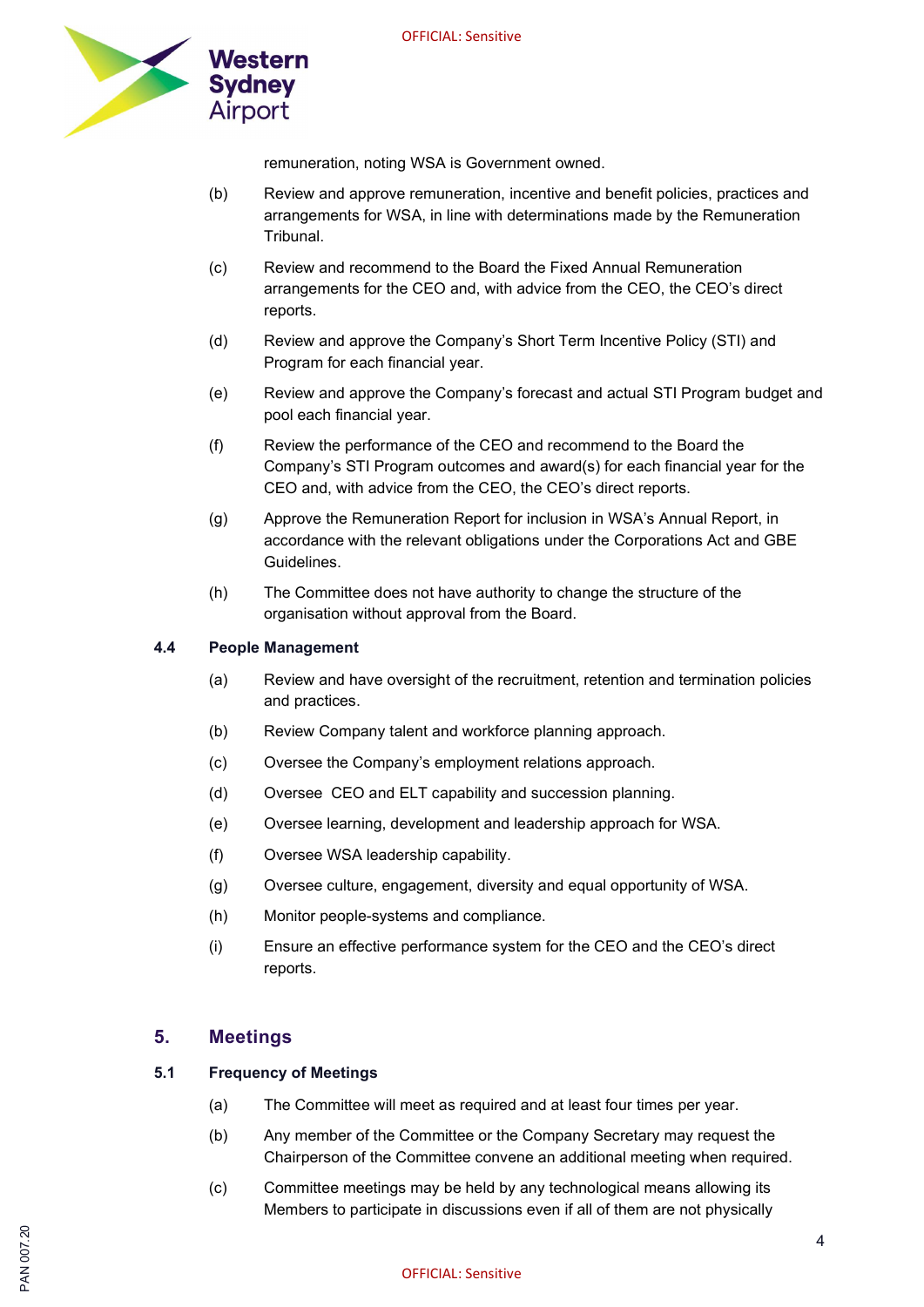

present at the same time. A Member who is not physically present but participating by technological means is taken to be present.

#### 5.2 Attendance at Meetings

- (a) All Committee members are expected to attend each meeting, in person or via tele-or video-conference or any other technological means available.
- (b) The Company Secretary (or an individual designated by the Committee Chairperson) should attend all meetings of the Committee.
- (c) Any member of the Committee may request the Chairperson of the Committee arrange the attendance of any person, including members of the Board, Management, other Company employees or external advisers, at a meeting of the Committee.
- (d) Committee Members may meet without the presence of Management.

#### 5.3 Planning

The Committee will develop and maintain a forward meeting schedule that includes the dates, location, and proposed agenda items for each meeting for the forthcoming year, and that covers all the responsibilities outlined in this Charter.

#### 5.4 Quorum

A quorum will consist of a majority of Committee members. A quorum must be in attendance at all times during the meeting.

#### 5.5 Agenda, Meeting Papers and Minutes

- (a) The meeting agenda for each meeting will be approved by the Chairperson and will be circulated by the Company secretary along with the meeting papers at least one week before the meeting.
- (b) The minutes of the meeting will be prepared by the Company secretary, reviewed by the Chairperson and circulated within two weeks of the meeting to each member of the Committee.
- (c) Minutes should accurately record the resolutions of the Committee, key reasons for those decisions (where appropriate) and actions arising.
- (d) The minutes should include or be accompanied by an action list that includes accountabilities and the nature and timing of subsequent reporting. The action list will be prepared by the Company Secretary, approved by the Chairperson and circulated to each member of the Committee with the minutes of the meeting.
- (e) Reports and other papers of the Committee will be made available to all Directors on request where this is consistent with the Conflicts of Interest section of the Board Charter and the Director's Conflict of Interest and Related Party Transaction Policy.

#### 5.6 Decisions

At a Committee meeting:

(a) all decisions will be by majority vote of the members of the Committee in attendance; and

# 있<br>- CONS<br>- CONSINUES<br>- CONSINUES DESCRIPTION OFFICIAL: Sensitive<br>- CONSINUES DESCRIPTION OFFICIAL: Sensitive